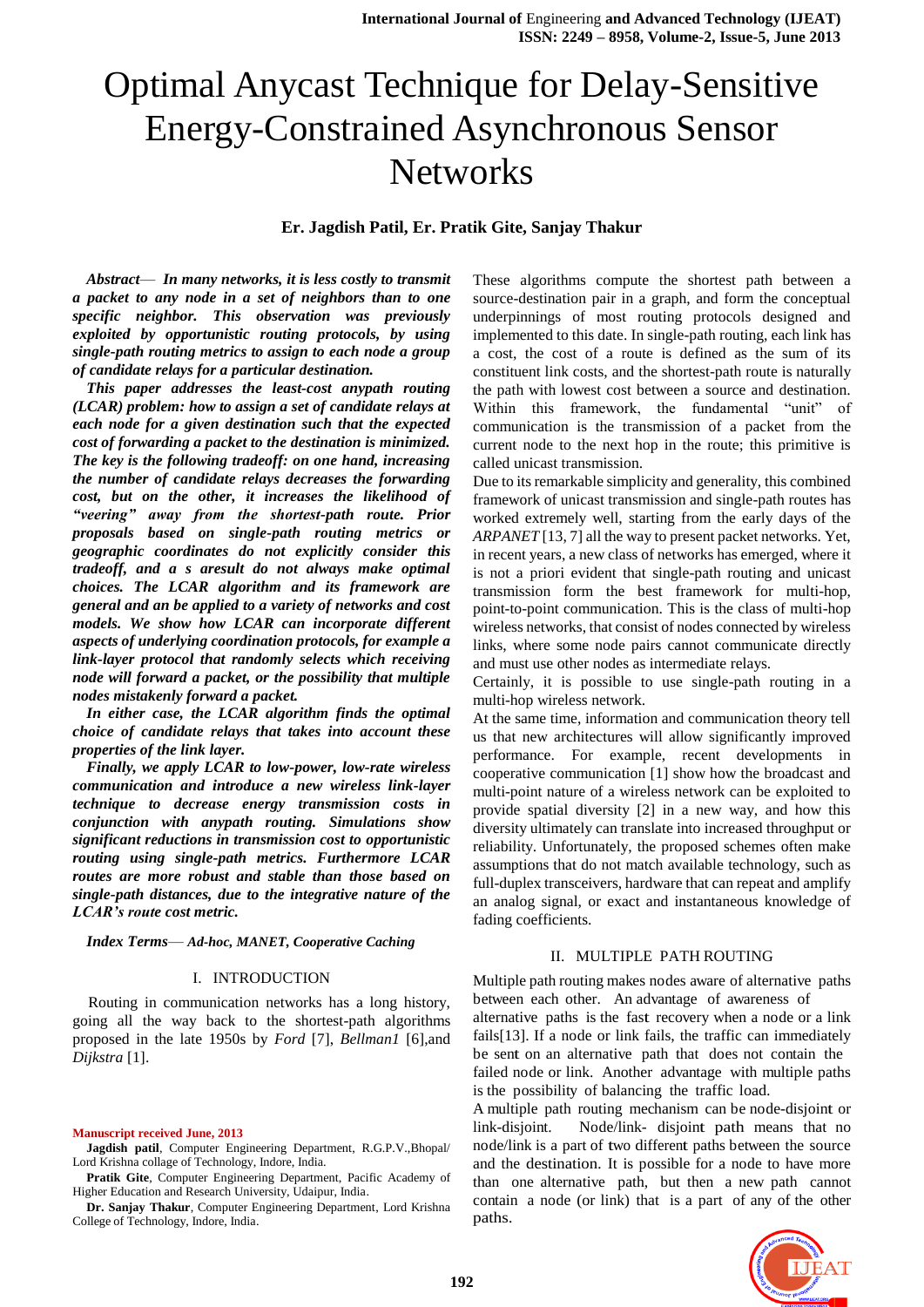Also, there exists braided multipath where an alternative path is a path not containing at least one node or link from the primary path.

## III. ANYPATH ROUTING

Anypath routing means that a packet's path is defined while the packet is traversing the network on its way to its destination. Each node has a set of next hop candidates and the node can forward to any of them. Because of the high loss rate and dynamical quality links in wireless mesh networks[5][6], anypath routing is an advantage because the best possible links for each packet can be selected.

In a paper[4] published in 2008, R. Laufer and L. Kleinrock presents an anypath routing mechanism for single channel wireless mesh networks. The paper presents a routing process finding a set of possible next hops, for each destination. When a packet is to be forwarded towards a given destination, the packet is sent multicasted to all nodes in the next hop set. The first node to receive the packet, forwards it on.



Figure 3: Link Disjoint Multipath

The difference to the anypath routing mechanism presented in this paper, is the usage of multiple channels in this paper as shown in Fig[1], Fig[2] and Fig[3]. Because the next hop candidates may use different channels, multicasting packets to the entire set of possible next hops would introduce a large overhead of switching cost. The anypath mechanism presented in this thesis will not make use of multicasting and so the next hop candidate set will contain only one next hop per channel.

## IV. RESEARCH METHODOLOGY

## *1. Path Cost Calculation*

A routing algorithm searches for the best path from a given

node to all other nodes within the network. Usually, Dijkstra's algorithm is used, which walks through all paths in the network and finds the best path[7]. The algorithm adds all the costs along the path, to get a total cost for the entire path. An example of costs along the path is the number of hops.

In this thesis, the routing algorithm will consider the delay as the path cost. The costs along the path is the time it takes for a packet to be transmitted over the links and the time the nodes must wait because of switching delays. The cost for each link is estimated by the ETT metric and the switching delay for each node is estimated by the Switching Cost metric.

## *2. ETT*

Expected Transmission Time (ETT) is used to estimate the time it takes for a packet to be transmitted over a link. How the ETT metric value is calculated is described in section

## *3 . SWITCHING COST*

Switching Cost (SC) is used to estimate the switching delay for all nodes along the path as shown in Fig[4]. By using the ETT metric alone, the routing algorithm does not result in a fair estimation for the entire path. Only the links' capacity is considered, not the nodes'.

By adding the switching cost to the ETT metric value, the entire time needed for the packet to be received is considered.



Figure 4

# *4. Multiple Paths*

The decision of whether to store a new found path or not differs between single path routing and multipath routing. When single path routing is used, the routing algorithm must compare a new found path only to a destination with the best path known for the given destination. If the new path has a lower cost than the already known path, the entry in the routing table will be replaced. When the routing algorithm should find multiple paths, where all first hops are using different channels, a new found path must be compared with a possible already known path using the same channel on the first hop.

Figure is showing three different paths from the source node S to the receiving node R, through the next hops A, B and C. The average best path in the example is through the node C with a cost of 8 time units. This path would in a single path routing be the only selected path. In the routing algorithm presented in this thesis, paths using different channels on the first hop will also be considered. Therefore, also the path through the node B will be stored in the routing table. The path through the node A will not be stored in the routing table, because there is another path using the same channel on the first hop with a lower path cost as shown in Fig[5].

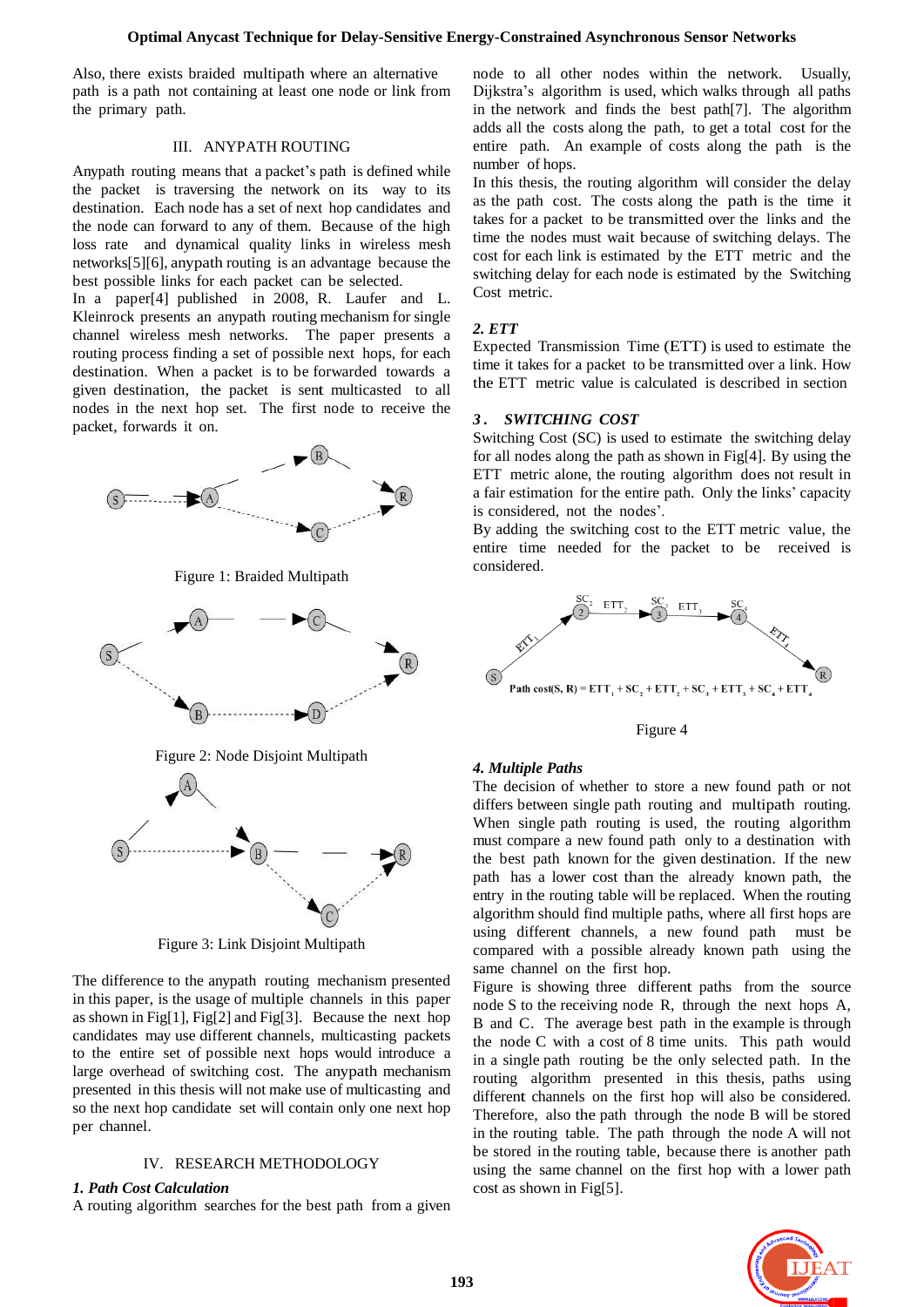

#### *5. Routing Algorithm*

The routing algorithm should for each node explore each link to calculate the path cost to the node's neighbors. The path cost is calculated by adding the path cost of the node with the cost of the link to the specific neighbor.

The new path cost is compared with the currently stored path to the neighbor having the same channel on the first hop. If the new path cost is lower than the old path's cost, or if the neighbor's path cost was previously unknown, the new path must be stored. The number of hops must also be calculated, which is done by increasing the previously node's number of hops by one.

### *6. Routing Table*

The routing table needs to be extended for storing the new information from the routing algorithm, multiple paths for each destination and the channel on the first hop. In routing tables of a single path design, there is only one next hop for each destination, which is always used when a packet is to be delivered to a given destination. In the forwarding solution presented in this thesis, a node could have the possibility to forward a packet to a next hop from a set of possible next hops. Therefore, the routing table must be able to store more than one next hop per destination.

When a destination can have several next hops, a forwarding algorithm is needed to select one of them. The forwarding algorithm should select the best next hop for each packet, and therefore it needs information of path cost for the different routes. The channel for the first hop is also needed, so a switch delay can be considered when selecting the next hop. Finally, the number of hops required for each path is needed to prevent loops shown in Fig[6].



Figure 6: Anypath forwarding

## *7. Forwarding*

In single path routing mechanisms, nodes always forward packets destined for a specific receiver to the same next hop. This next hop is the one that has the lowest average path cost to the receiving node.

The routing mechanism in this thesis forwards the packet to the next hop that is the best for the moment. Due to the changes made in the routing algorithm, a node can have several possible next hops. To decide which next hop that is the best choice for forwarding to for the moment, the total cost for the path must be calculated . The next hop selection considers both the switching delay and the path cost given from the routing algorithm. The switching delay is the time it takes until the required channel can be in use.

The figure shows how the channels are used when traffic is to be sent to a destination, and the node has two neighbors that can both be used as a next hop. Since the single path routing can send on one channel only, it must switch back to channel 36 before it can continue transmitting (the switch to channel 64 is forced by control messages that needs to be broadcasted). When anypath routing is used, the packets can be sent on any of the two channels and therefore it can resume sending earlier.

Before a next hop can be selected, the forwarding algorithm must also consider the number of hops that is required for next hops to reach the destination. This is needed to prevent loops as in Fig[7].



#### Figure 7 *Evaluating Anypath Routing*

In this section we describe in more detail our evaluation methodology. We first discuss the protocol mechanisms that are required to implement anypath routing in a practical system, and then describe and motivate our approach to evaluate the performance of anypath routing algorithms.

#### *On Policy vs Mechanism*

The core function of an anypath routing protocol is to compute the candidate relay set C(i) at each node i. It is important to emphasize that the choice of CRS C(i) is a policy, as is the effective relay selection (e.g., ERS-best). These policies are carried out in practice using protocol mechanisms, and these mechanisms are (conceptually at least) separate from the policies that they carry out. We now define three key protocol mechanisms that are required to implement anypath routing. Learning link costs and neighbor distances The first mechanism is the one that gathers information necessary to compute anypath routes; that is, the information driving the selection of candidate relay sets at each node using the Bellman-Ford algorithm (5.4). At least two kinds of

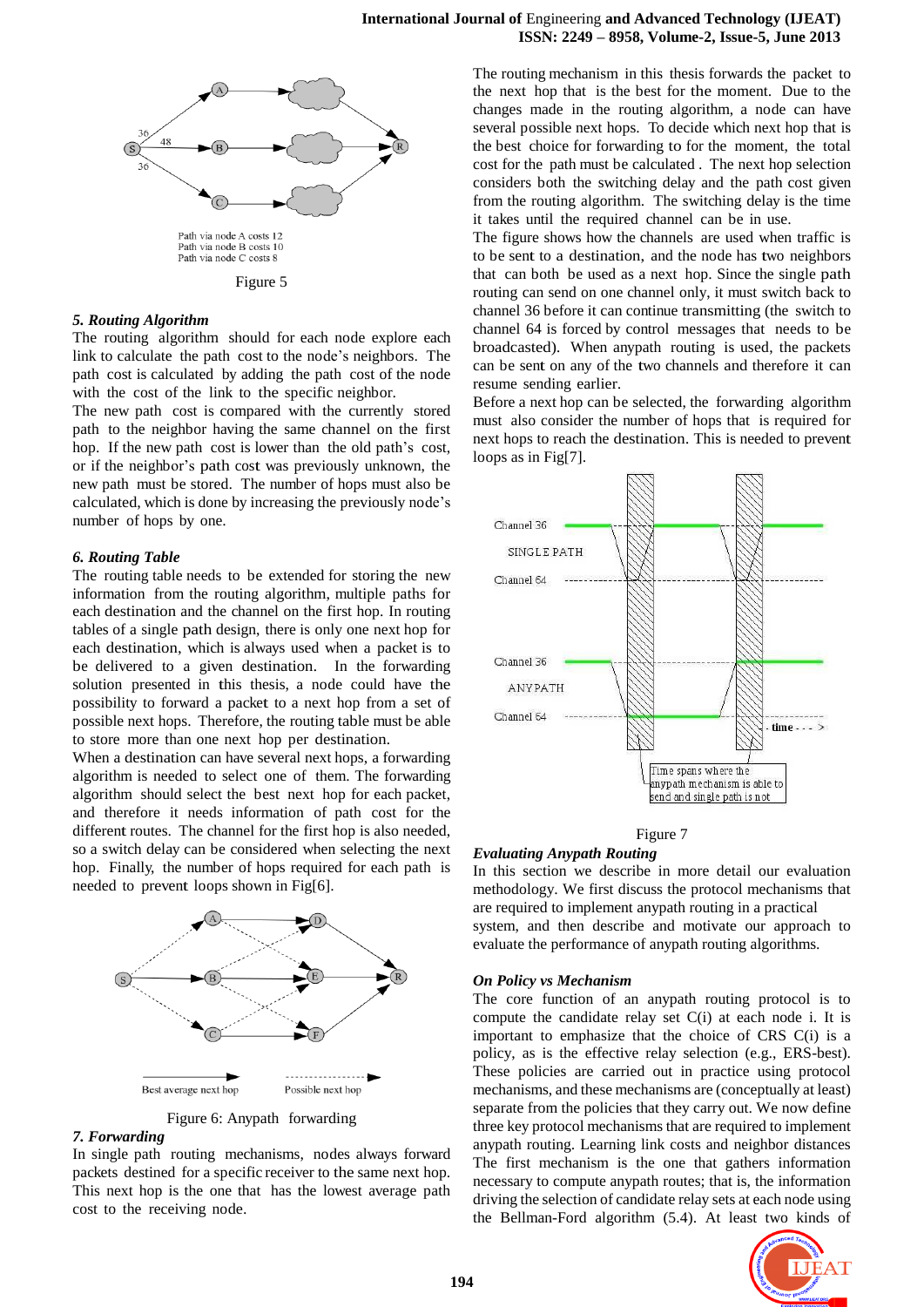## **Optimal Anycast Technique for Delay-Sensitive Energy-Constrained Asynchronous Sensor Networks**

information must be learned by a node i to compute its candidate relay set: the packet delivery probability pik to each neighbor k, and the estimated distance Dk from each neighbor to the destination. Different techniques exist to estimate the former; a simple example is by means of periodic local broadcasts containing an increasing sequence number allowing a receiver to compute the number of missed packets in a stream.

The distances Dk can be learned also by means of periodic message exchanges, whereby nodes update their neighbors with their current estimated distance to the destination. In addition, a node must learn the distances dij to each neighbor. In most cases, these are either fixed (asynchronous duty cycling) or can be computed from pij (expected transmission count), but in general they can require additional communication, for example to learn schedules with synchronous duty cycling.

Note that such a mechanism for learning link costs and neighbor distances is also required by single-path routing and is therefore not specific to anypath; for this reason we do not discuss it in detail in this paper. However, we can already comment that the cost of periodic message exchanges is proportional to their frequency. A fair comparison between anypath and single-path routing must therefore take into account the frequency at which update messages must be exchanged in either algorithm.

## *Relay notification*

A second protocol mechanism is required to communicate to those nodes in C(i) that they are candidate relays for packets from i, or equivalently, to inform the neighbors not in C(i) that they are not candidate relays.

*Definition* Relay Notification (RN) is the mechanism used by each node i to inform nodes in C(i) that they are candidate relays for packets forwarded by i toward a given destination. Similar to the next-hop field in a unicast packet, a simple RN mechanism is for example to add to packets forwarded by i a header listing the nodes of C(i). More sophisticated mechanisms are possible and will be discussed in Paper 7.

## *Relay arbitration*

Just as the candidate relay set of a node must be communicated to that node's neighbors using some protocol mechanism, the effective relay selection policy also requires some protocol machinery. Since a candidate relay node receiving a packet does not know which other nodes may have received it, this node can thus not decide on its own whether or not to become the effective relay (except, of course, in the trivial case that it is the only node in the candidate relay set).

## V. CONCLUSION

The goal of this paper was to design and evaluate a novel routing mechanism for multi-radio multi-channel mesh networks following the anypath paradigm. In this paper design for an anypath routing mechanism has been described, and an implementation of the design has been explained.

The test shows that routing mechanism following the anypath paradigm can decrease the end-to-end delay in multi-channel wireless mesh networks. For example, in the simple scenario tested in this thesis, the end-to-end delay was decreased by 22 %. The end-to- end delay can be decreased compared to single path routing due to the possibility for the nodes to have several next hops for each destination. Having more next hop candidates for a destination increases the probability of being able to send without a required channel switch on the sending interface.

#### REFERENCES

- [1] Thomas Clausen and Philippe Jacquet, Optimized Link State Routing Protocol (OLSR), IETF RFC 3626, Oct. 2003,Availabl[e:http://www.ietf.org/rfc/rfc3626.txt](http://www.ietf.org/rfc/rfc3626.txt) [Accessed Sept. 17, [2009\].](http://www.ietf.org/rfc/rfc3626.txt)
- [2] UniK OLSR daemon software, [http://www.olsr.org/\[Accessed](http://www.olsr.org/%5bAccessed)  Sept. 16,2009].
- [3] Implementing a fully distributedcertificate authority in an OLSR MANET Dhillon, D. (RSA Security Inc., Vancouver, BC, Canada); Randhawa, T.S. Wang, M. Lamont, L. Source: 2004 IEEE Wireless Communications and Networking Conference (IEEE Cat. No.04TH8733), p 682-8 Vol.2, 2004
- [4] Thomas Aure, Metric-based routing framework and radio-aware shortest path selec- tion for OLSR, May 2008, Available: [http://www.velocitynetworks.org/olsr/master-th](http://www.velocitynetworks.org/olsr/master-)omasau.pdf [Accessed Sept. 16, 2009].
- [5] MF-OLSR implementation, Available: <http://www.velocitynetworks.org/olsr/eolsrd-0.5.zip> [Accessed] Sept. 16, 2009].
- [6] Multimetric OLSR and ETT, A. Lavén, P. Hiärtquist, 5th OLSR Interop & Workshop, October 2-4, 2009 in Vienna, Austria
- [7] Net-X webpage, <http://www.crhc.illinois.edu/wireless/netx.html> [Accessed Sept. 16,2009].
- [8] Pradeep Kyasanur, Chandrakanth Chereddi and NitinH. Vaidya, Net X: System eXtensions for upporting Multiple Channels Capabilities, August 2006.
- [9] P. Kyasanur and N. Vaidya, "Routing and Link-layer Protocols for Multi-Channel Multi-Interface Ad Hoc Wireless Networks" Source: ACM SIGMOBILE Mobile Computing and Communications Review , Issue 1 (January 2006), p 31 - 43 Vol.10, 2006
- [10] Implementing the expected transmission time metric for OLSR wireless mesh networks Esposito, P.M. (Grupo de Teleinformatica Automacao PEE/COPPE - DEL/POLI, Univ. Fed.do Rio de Janeiro, Rio de Janeiro,Brazil); Campista, M. Moraes, I.M. Costa, L. Duarte, O. Rubinstein, M.G. Source: 2008 1st IFIP Wireless Days, p 5 pp.,2008
- [11] A high-throughput path metric for multi-hop wireless routing De Couto, D.S.J. (Com- put. Sci. & Artificial Intelligence Lab., MIT, Cambridge, MA, USA); Aguayo, D. Bicket, J. Morris, R. Source: Wireless Networks, v 11, n 4, p 419-34, 2005
- [12] A channel and rate assignment algorithm and a layer-2.5 forwarding paradigm for multi-radio wireless mesh networks Avallone, Stefano (Department of Computer En- gineering, University of Naples, 80125 Naples, Italy); Akyildiz, Ian F. Ventre, Giorgio Source: IEEE/ACM Transactions on Networking, v 17, n 1, p 267-280, 2009
- [13] Highly-resilient, energy-efficient multipath routing in wireless sensor networks Gane- san, D. (California Univ., Los Angeles, CA, USA); Govindan, R. Shenker, S. Estrin, D. Source: MOBIHOC 2001. Proceedings of the 2001 ACM International Symposium on Mobile Ad Hoc Networking and Computing, p 251-4, 2001



**Jagdish patil** did his B.Tech in Information Technology Engineering from NMU University, Jalgaon , Maharashtra and Currently Studying M.Tech in Computer Science and Engineering from Lord Krishna College of Technology, Indore , under R.G.P.V. ,Bhopal, Madhya Pradesh(M.P).

His interest areas are in Communication, Network Security.